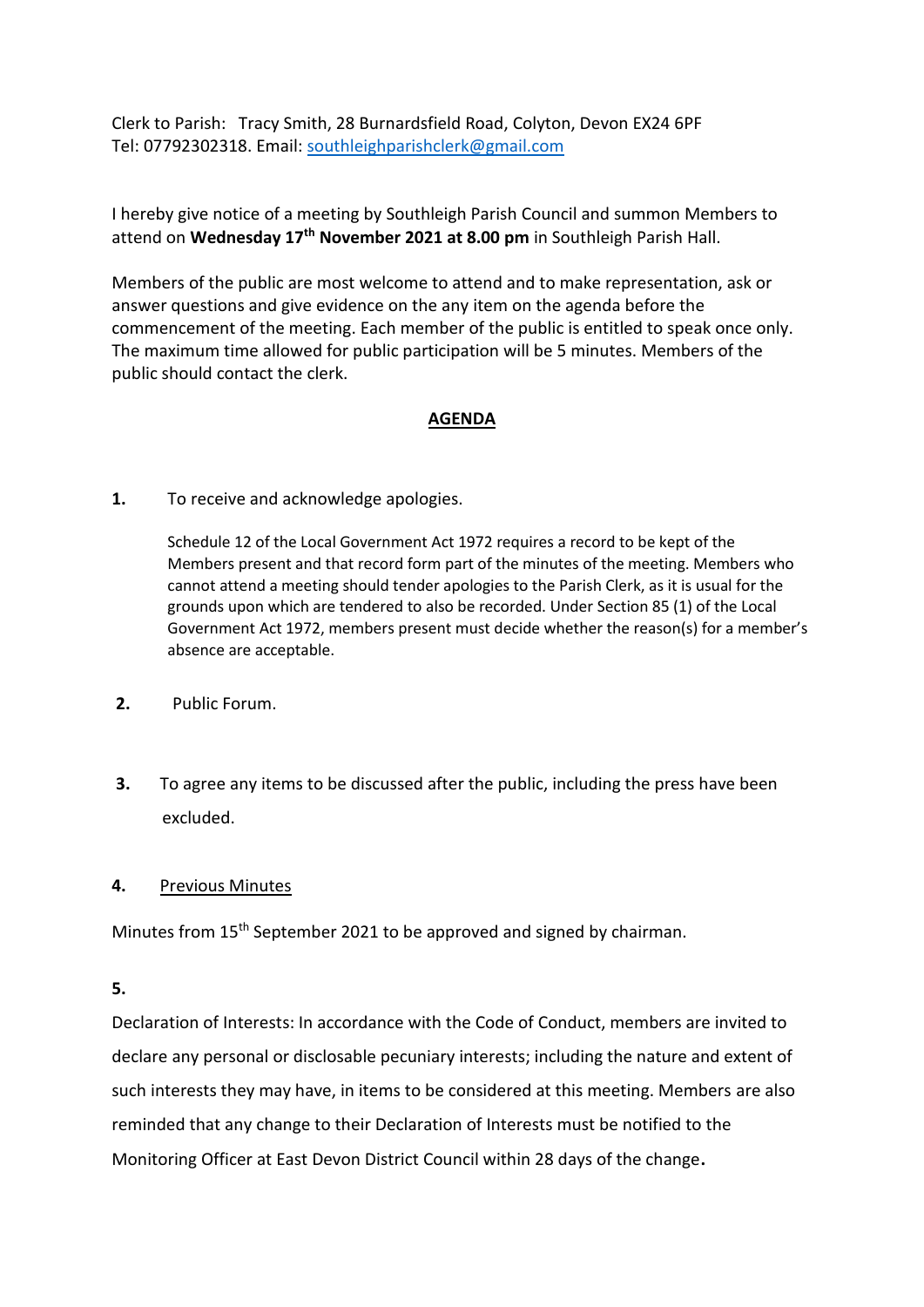## **6.** Planning Application

21/1536/FUL Mr M N Soanes, Caravan Rakeway Head North , EX24 6JF

**7**. Finance

Bank reconciliation to be approved and signed by chairman and one other Councillor.

Payments to be made (see box below)

Clerks holiday pay for 2021 see calculation

Clerks inclusion of holiday pay to salary from next year – see items to be considered

Draft Budget to set for precept 2022/2023

| Payments to be made                             |         |
|-------------------------------------------------|---------|
| Payment of hall hire for last 2 meetings        | £40.00  |
| Payment to Clerk for Microsoft Subscription x 3 |         |
| months at £5.99                                 | £11.98  |
| Payment to Clerk for wages September 2021       | £150.00 |
| Payment to Clerk for wages October 2021         | £150.00 |
| Clerks holiday pay for this year                | £195.00 |
| Total payment to Clerk                          |         |

### To be considered

| TRIP grant (£20.00 in 2020)           |                 |                      |
|---------------------------------------|-----------------|----------------------|
|                                       |                 |                      |
| iLCA training cost                    | $£120.00 + VAT$ | <b>Total £144.00</b> |
| Clerks new rate of pay to incorporate | £195.00 a month |                      |
| holiday pay each month £16.25 x 12    |                 |                      |
|                                       |                 |                      |